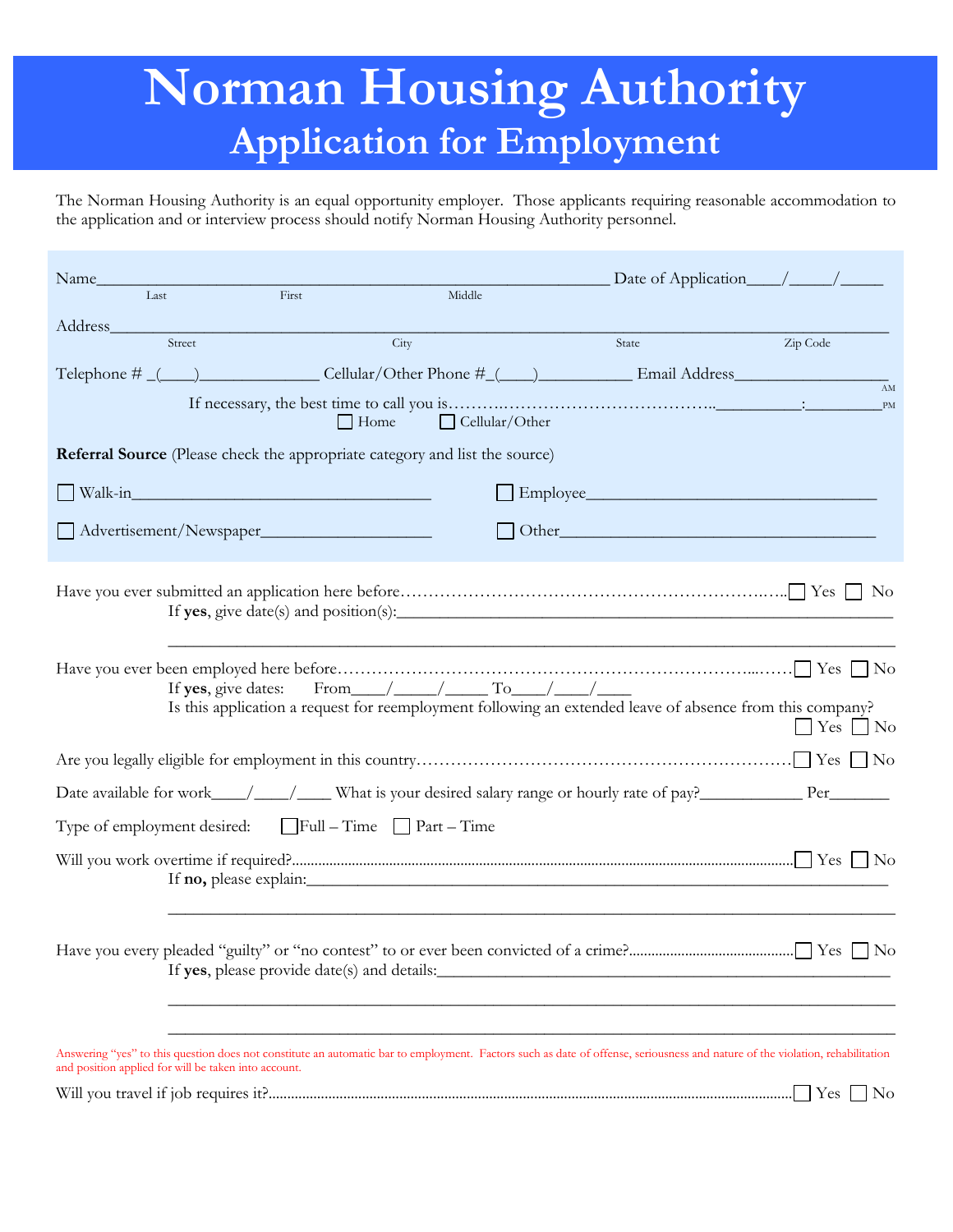## Employment History

Starting with your most recent employer, provide the following information

| Employer                                         | Telephone Number |                                                           | Year<br>Month<br>Month<br>Dates employed<br>to                       | Year |
|--------------------------------------------------|------------------|-----------------------------------------------------------|----------------------------------------------------------------------|------|
| <b>Street Address</b>                            | City             | State                                                     | <b>Starting Compensation</b><br>$\Box$ Hourly<br>$\Box$ Salary<br>\$ | Per  |
| Job Title                                        |                  |                                                           | Commission/Bonus/Other Compensation \$                               |      |
| Immediate Supervisor and Title                   |                  | May we contract for<br>$\Box$ yes $\Box$ no<br>reference? | <b>Final Compensation</b><br>$\Box$ Hourly<br>$\Box$ Salary<br>\$    | Per  |
| Why did you leave?                               |                  |                                                           | Commission/Bonus/Other Compensation \$                               |      |
| Summarize type of work performed.                |                  | Email:                                                    |                                                                      |      |
| What did you like most about your position?      |                  |                                                           |                                                                      |      |
| What did you like the least about your position? |                  |                                                           |                                                                      |      |
| Employer                                         | Telephone Number |                                                           | Year<br>Month<br>Month<br>Dates employed<br>to                       | Year |
| <b>Street Address</b>                            | City             | State                                                     | <b>Starting Compensation</b><br>$\Box$ Hourly<br>$\Box$ Salary<br>\$ | Per  |
| Job Title                                        |                  |                                                           | Commission/Bonus/Other Compensation \$                               |      |
| Immediate Supervisor and Title                   |                  | May we contract for<br>$\Box$ yes $\Box$ no<br>reference? | <b>Final Compensation</b><br>$\Box$ Hourly<br>$\Box$ Salary<br>\$    | Per  |
| Why did you leave?                               |                  |                                                           | Commission/Bonus/Other Compensation \$                               |      |
| Summarize type of work performed.                |                  | Email:                                                    |                                                                      |      |
| What did you like most about your position?      |                  |                                                           |                                                                      |      |
| What did you like the least about your position? |                  |                                                           |                                                                      |      |
|                                                  |                  |                                                           |                                                                      |      |
| Employer                                         | Telephone Number |                                                           | Month<br>Year<br>Month<br>Dates employed<br>to                       | Year |
| <b>Street Address</b>                            | City             | State                                                     | <b>Starting Compensation</b><br>$\Box$ Salary<br>\$<br>$\Box$ Hourly | Per  |
| Job Title                                        |                  |                                                           | Commission/Bonus/Other Compensation \$                               |      |
| Immediate Supervisor and Title                   |                  | May we contract for<br>$\Box$ yes $\Box$ no<br>reference? | <b>Final Compensation</b><br>$\Box$ Hourly<br>$\Box$ Salary<br>\$    | Per  |
| Why did you leave?                               |                  |                                                           | Commission/Bonus/Other Compensation \$                               |      |
| Summarize type of work performed.                |                  | Email:                                                    |                                                                      |      |
| What did you like most about your position?      |                  |                                                           |                                                                      |      |
| What did you like the least about your position? |                  |                                                           |                                                                      |      |
| Employer                                         | Telephone Number |                                                           | Year<br>Month<br>Month<br>Dates employed<br>to                       | Year |
| <b>Street Address</b>                            | City             | State                                                     | <b>Starting Compensation</b><br>$\Box$ Hourly<br>$\Box$ Salary<br>\$ | Per  |
| Job Title                                        |                  |                                                           | Commission/Bonus/Other Compensation \$                               |      |
| Immediate Supervisor and Title                   |                  | May we contract for<br>reference?<br>$\Box$ yes $\Box$ no | <b>Final Compensation</b><br>$\Box$ Hourly<br>$\Box$ Salary<br>\$    | Per  |
| Why did you leave?                               |                  |                                                           | Commission/Bonus/Other Compensation \$                               |      |
| Summarize type of work performed.                |                  | Email:                                                    |                                                                      |      |
| What did you like most about your position?      |                  |                                                           |                                                                      |      |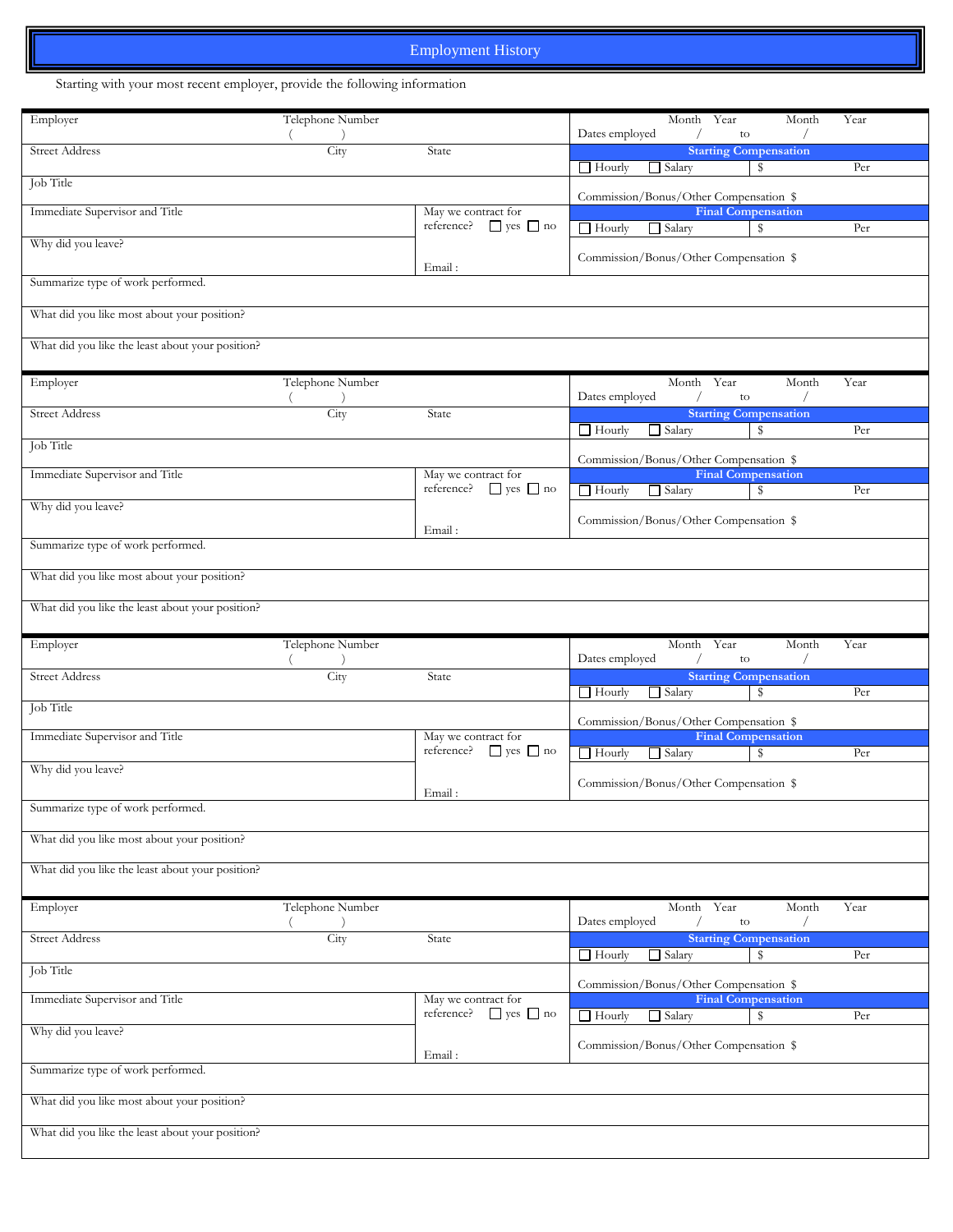## Employment History (continued)

\_\_\_\_\_\_\_\_\_\_\_\_\_\_\_\_\_\_\_\_\_\_\_\_\_\_\_\_\_\_\_\_\_\_\_\_\_\_\_\_\_\_\_\_\_\_\_\_\_\_\_\_\_\_\_\_\_\_\_\_\_\_\_\_\_\_\_\_\_\_\_\_\_\_\_\_\_\_\_\_\_\_\_\_\_\_\_\_\_\_\_\_\_\_\_\_\_\_ \_\_\_\_\_\_\_\_\_\_\_\_\_\_\_\_\_\_\_\_\_\_\_\_\_\_\_\_\_\_\_\_\_\_\_\_\_\_\_\_\_\_\_\_\_\_\_\_\_\_\_\_\_\_\_\_\_\_\_\_\_\_\_\_\_\_\_\_\_\_\_\_\_\_\_\_\_\_\_\_\_\_\_\_\_\_\_\_\_\_\_\_\_\_\_\_\_\_

Explain any gaps in your employment, other than those due to personal illness, injury, or disability.

## Skills and Qualifications

Please list any special training, skills, licenses and/or certifications you may posses that will aid you in the position applying for:  $\_$  ,  $\_$  ,  $\_$  ,  $\_$  ,  $\_$  ,  $\_$  ,  $\_$  ,  $\_$  ,  $\_$  ,  $\_$  ,  $\_$  ,  $\_$  ,  $\_$  ,  $\_$  ,  $\_$  ,  $\_$  ,  $\_$  ,  $\_$  ,  $\_$  ,  $\_$  ,  $\_$  ,  $\_$  ,  $\_$  ,  $\_$  ,  $\_$  ,  $\_$  ,  $\_$  ,  $\_$  ,  $\_$  ,  $\_$  ,  $\_$  ,  $\_$  ,  $\_$  ,  $\_$  ,  $\_$  ,  $\_$  ,  $\_$  ,

\_\_\_\_\_\_\_\_\_\_\_\_\_\_\_\_\_\_\_\_\_\_\_\_\_\_\_\_\_\_\_\_\_\_\_\_\_\_\_\_\_\_\_\_\_\_\_\_\_\_\_\_\_\_\_\_\_\_\_\_\_\_\_\_\_\_\_\_\_\_\_\_\_\_\_\_\_\_\_\_\_\_\_\_\_\_\_\_\_\_\_\_\_\_\_\_\_\_  $\_$  ,  $\_$  ,  $\_$  ,  $\_$  ,  $\_$  ,  $\_$  ,  $\_$  ,  $\_$  ,  $\_$  ,  $\_$  ,  $\_$  ,  $\_$  ,  $\_$  ,  $\_$  ,  $\_$  ,  $\_$  ,  $\_$  ,  $\_$  ,  $\_$  ,  $\_$  ,  $\_$  ,  $\_$  ,  $\_$  ,  $\_$  ,  $\_$  ,  $\_$  ,  $\_$  ,  $\_$  ,  $\_$  ,  $\_$  ,  $\_$  ,  $\_$  ,  $\_$  ,  $\_$  ,  $\_$  ,  $\_$  ,  $\_$  ,

**Computer Skills** (Check appropriate boxes and include software and years of experience)

| Word Processing | Years: | Spreadsheet_    | Years: |
|-----------------|--------|-----------------|--------|
| Presentation    | Years: | E-mail          | Years: |
| Internet        | Years: | $\exists$ Other | Year:  |
| $\Box$ Other    | Year:  | Other           | Year:  |

#### Educational Background

Starting with your most recent school attended, provided the following information.

| <b>School (include City and State)</b> | Years<br>Completed | <b>Completed</b>                          | <b>GPA</b><br><b>Class</b><br>Rank | Major/Minor |
|----------------------------------------|--------------------|-------------------------------------------|------------------------------------|-------------|
|                                        |                    | $\Box$ Diploma $\Box$ GED<br>$\Box$ Other |                                    |             |
|                                        |                    | $\Box$ Diploma $\Box$ GED<br>$\Box$ Other |                                    |             |
|                                        |                    | $\Box$ Diploma $\Box$ GED<br>$\Box$ Other |                                    |             |
|                                        |                    | $\Box$ Diploma $\Box$ GED<br>$\Box$ Other |                                    |             |